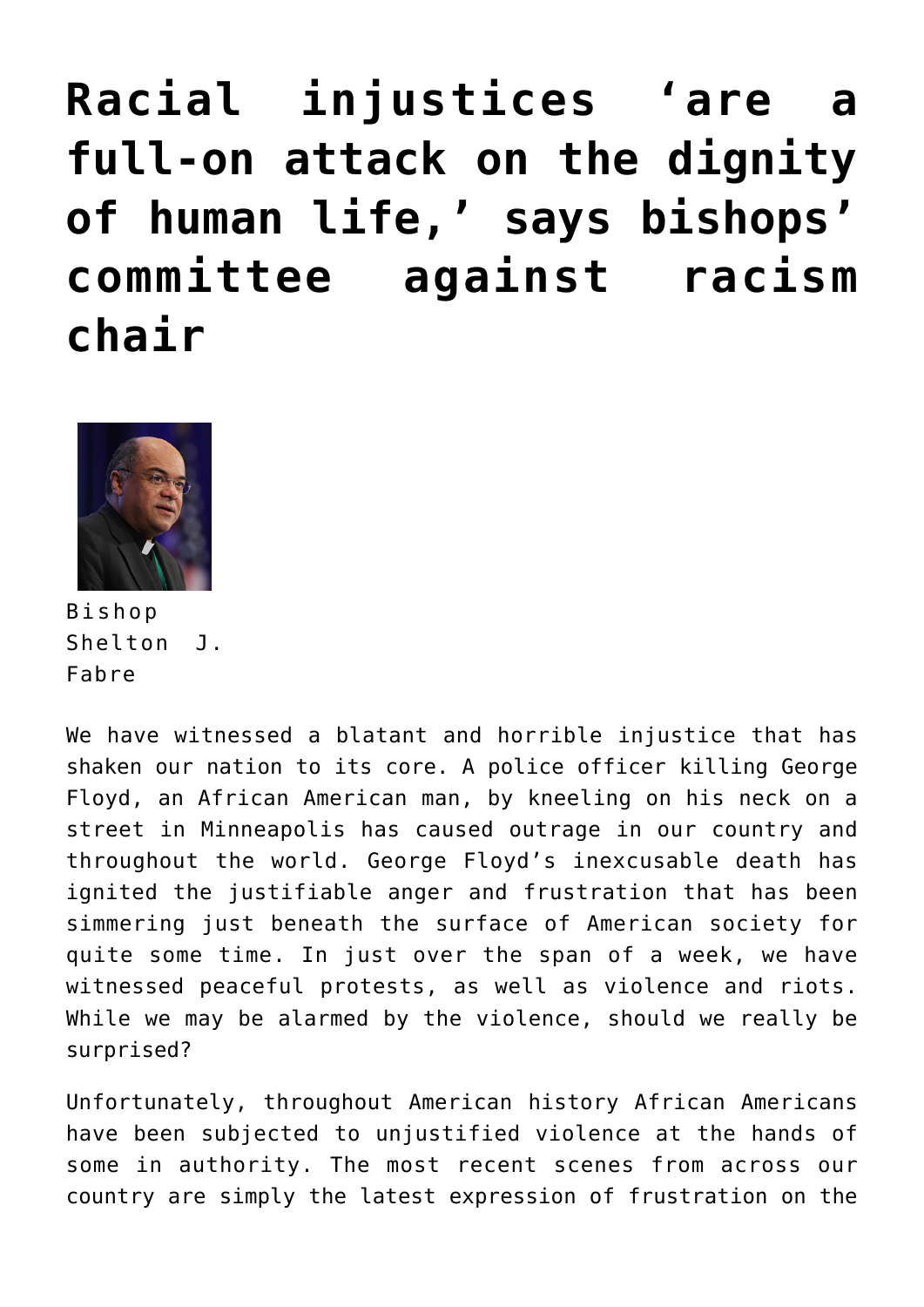part of African Americans in response to this never-changing history of violence. When viewing television news channels or perusing social media, we immediately find that the legitimate grievances of peaceful protesters are sometimes disregarded because, regrettably, the expressions of violent civic unrest consume the news cycle. In this way, the systemic problems of racism being peacefully protested and lifted up again quickly fade into the background, where they can continue to be unheard, overlooked or ignored.

Violence diminishes everyone, and it is never an answer. In a statement released by me and six other USCCB committee chairmen, we not only plead for peaceful, nonviolent protests, but also affirm that we stand in passionate support of communities that are understandably outraged. We express the certain reality that "too many communities around this country feel their voices are not being heard, their complaints about racist treatment are unheeded, and we are not doing enough to point out that this deadly treatment is antithetical to the Gospel of Life." The injustices people of color have been experiencing are a full-on attack on the dignity of human life. Just as the Church in America speaks out consistently against abortion, euthanasia, capital punishment and other forms of violence that threaten the dignity of human life, we must also speak out about how racism threatens and is an attack against the dignity of human life.

While there are voices that will attempt to minimize the gravity of these current circumstances, we must stand firm and strong in our defense of every human life. Every one of us is wonderfully and fearfully made in the image and likeness of God. It is for this reason that every human being has an obligation to further the values of life, charity and justice, which help to make Jesus Christ more evident in our world. St. Paul tells us God "has reconciled the world to himself in Christ … entrusting to us the message of reconciliation" (2 Cor 5:18-19).